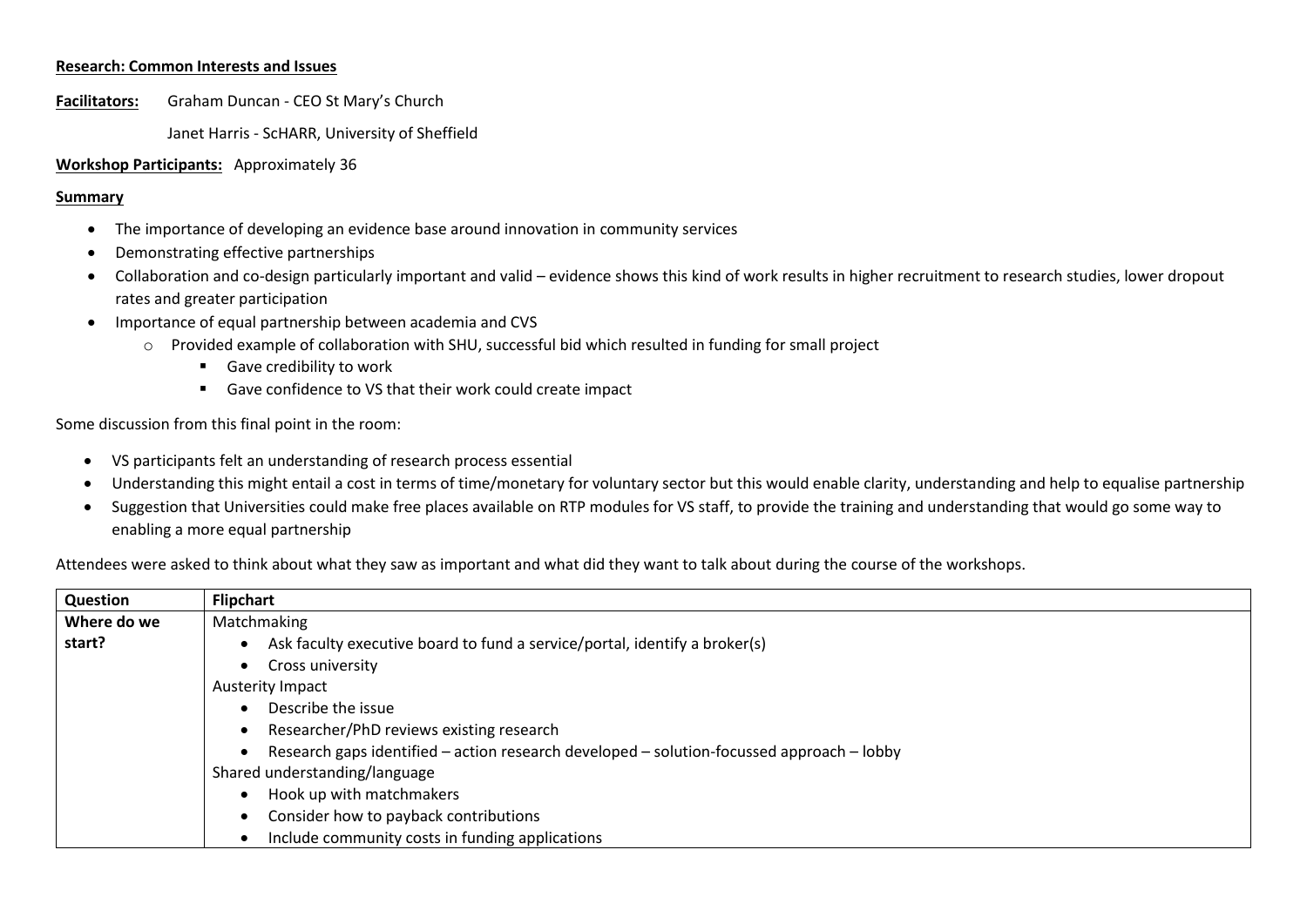|                            | • Jargon busting                                                                                                                                  |
|----------------------------|---------------------------------------------------------------------------------------------------------------------------------------------------|
|                            | Working together                                                                                                                                  |
|                            | Matchmaker links                                                                                                                                  |
|                            | Share case studies of partnerships working                                                                                                        |
|                            | Identify benefits of community based topics                                                                                                       |
| What are the first         | • Set up a funding pipeline and identify research topics?                                                                                         |
| steps in working           | • Start public mental health and community research?                                                                                              |
| together to:               | • Use research to make changes/improvements in what we do?                                                                                        |
|                            | • Develop methods for evaluating complex interventions?                                                                                           |
| <b>Getting "Good</b>       | The curator/in-between person(s) could be a student (research). They liaise with community/voluntary sector to pull together research current and |
| Thinking" or               | done in other places or conflict them with current research projects, from here take the results and the students help community/voluntary sector |
| wisdom into                | put into practice and students gain skills and experience benefitting the wider community.                                                        |
| practice                   |                                                                                                                                                   |
| <b>More ideas</b>          | • Need to have a single point of entry as well as a broker for community members/groups/organisations to be able to connect with academics, PhD   |
|                            | students and researchers. When they have a project/problem/issue they are interested in collaborating with a university partner on. Would also    |
|                            | be where both community partners could say what their areas of focus or interest are                                                              |
|                            | • Matchmaking, submit to FEB for funding a post (should this be cross-university)                                                                 |
|                            | • Build capacity: bank of university researchers skilled in community research and community (peer) researchers                                   |
| <b>Practical ideas for</b> | Impact                                                                                                                                            |
| projects to take           | • Janet Harris workshop on tools and measuring                                                                                                    |
| forward                    | • Longitudinal studies to show the long term impacts on people community system                                                                   |
|                            | • Can we link up organisations to look for impact collaboratively                                                                                 |
|                            | • Impact workshops - getting practical with academics                                                                                             |
|                            | • Training for 3rd sector on impact, so they feel more confident                                                                                  |
|                            | • Can someone look at impact tool and validate it?                                                                                                |
|                            | • Build a data collection plan for gathering impact area                                                                                          |
|                            | • Defining impact to encompass all perspectives (like a balanced scorecard)                                                                       |
|                            | • Potential impact tools - library/space to share/add to                                                                                          |
|                            | • Would be helpful and interesting to first discuss how we are understanding impact                                                               |
|                            | • Would like to explore the 2 levels or the spectrum of impact from short-term/surface level impact that is easily captured/measured/evaluated to |
|                            | the deeper structural or long-term impact that is very difficult to capture/evaluate but is arguably what many are striving for what universities |
|                            | should be doing                                                                                                                                   |
|                            | • Impact's not the end -> continuous improvement                                                                                                  |
|                            | • Help with developing a framework to measure impact of what we do                                                                                |
|                            | • Making more use of students to aid voluntary/community groups develop as a result of research – students gain experience and potentially        |
|                            | create opportunities for themselves and others                                                                                                    |
|                            | • Impact can mean different things for separate organisations                                                                                     |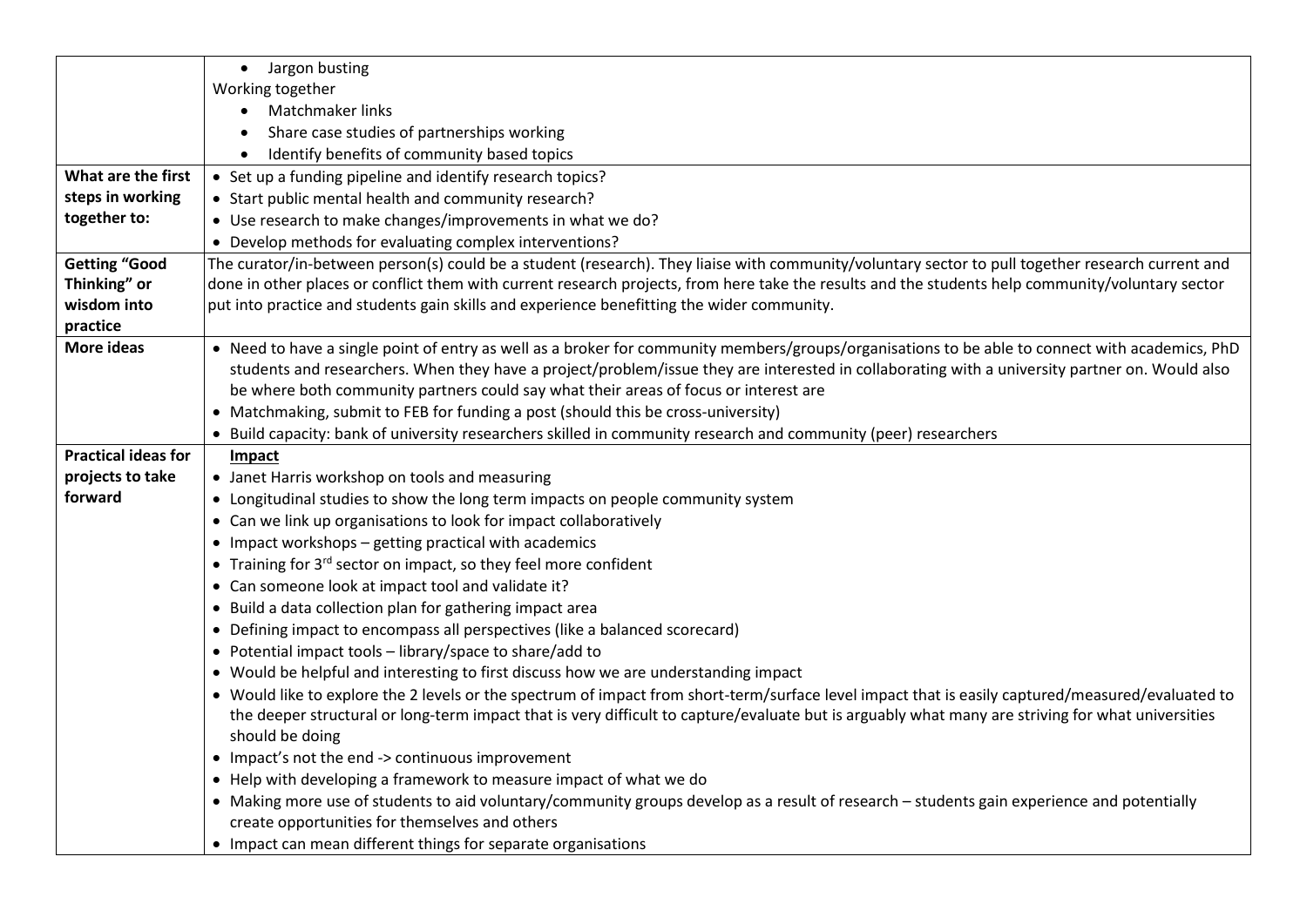- Different funders have different forms of evaluating impact at the end of a project
- What would a voluntary organisation like to measure impact vs what a university may want to measure as impact
- Common understanding and definition of what is meant by impact
- Shared approach to understanding, capturing and measuring impact

# **Connecting, Sharing and Collaboration**

- Community led neighbourhood led 'evaluation' who decides and how?
- $\bullet$  ScHARR lunch lectures can they be opened up?
- Sustrans and SHU bike life report
- Department for Lifelong Learning, Active Community Learning Discover Project, outreach faster programmes
- Development of evidence-based theory of change model for wider impacts (of improved language skills)
- Way of sharing evaluation best practice and tools across organisations
- How to shape a sustainable care system
- We'd like someone to help us develop a theory of change
- The uni has various faculty partnership teams. Let voluntary organisations know about these as a possible way in to meet relevant researchers/students
- Help projects develop, income generating ideas to remove them from funding cycles
- Creating partnerships with researchers and voluntary organisations to offer experience and collaborative research creates impact for researchers and the organisations
- Partnering university students with voluntary organisations on specific projects, more informal systems
- Data collection and collation input by University staff volunteers
- $\bullet$  Information sharing is there facility for university to share what's happening
- Linking needs of TSDs with the uni curriculum
- Having an evaluation portal where organisations/university can post and find similar evaluations and work together
- Having a uni portal of academics, modules, students, researchers wanting to work with local organisations/community and their topic/areas of interest
- Could the unis offer voluntary sector 'desk' -> brokerage service -> academic staff to make links with voluntary organisations for their proposed research
- Could VAB/VAS/VAR do this together? Janet Wheatley start a conversation?
- Create a region wide 'voluntary action' network form local voluntary action groups to help implement some of this work / be that one point of contact for the universities and the Sheffield city region
- How do we get funders/departmental support for communications-based research that aims for long term impact?
- Sheffield Sharing Network
- Would like to see more creative evaluation methods other than forms
- Developing creative outcome measures that are meaningful to VCS/users
- Involve service users content, method, interpret
- Qualitative vs Quantitative?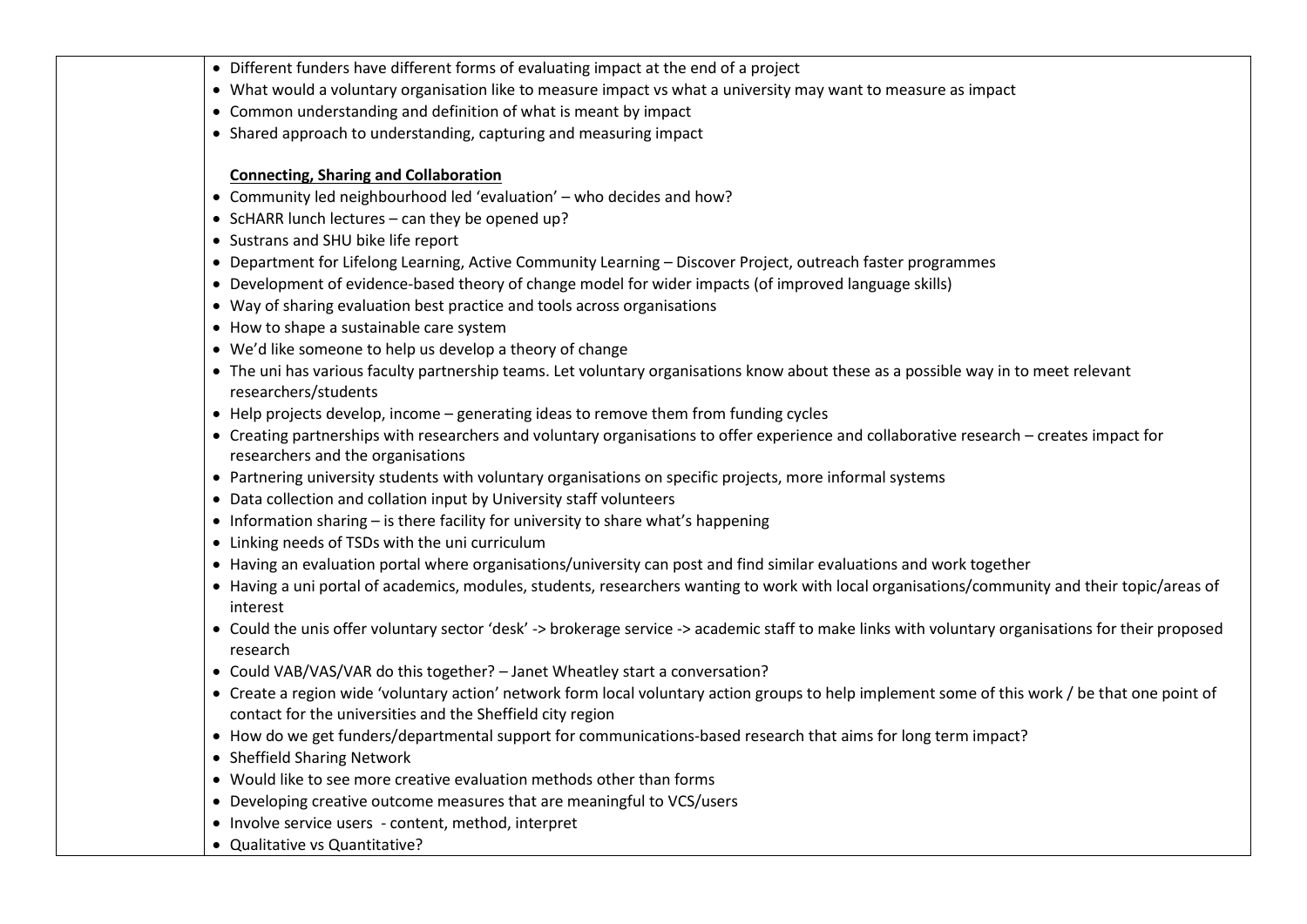#### **Workshop One**

## **Points from facilitators**

- Most health research goes into "hard science" (90%)
- "Implementation science" is 5%
- "Public Health" is 4%
- "Community research" is just 1%
- Have to fight to get community in as researchers
- Worries about career paths for research staff if they go into community research
- Time to develop relationships is key
- Community/Academic partnerships are EFFECTIVE
- Co-design of evaluation/research is more valid higher recruitment, lower dropout
- Unsuccessful relationships come from flirting with the unis
- Successful relationships came about when they went for Big Lottery Fund grants and in this process built great relationships with the university
- Absolutely transformative to work with Hallam and ScHARR
- Used a ScHARR module to learn
- Give out free modules to voluntary sector to upskill
- It works when you have a clear idea, time, and money
- Generate ideas on what you would like to research

#### **Questions**

- 1. How do we commission services where the evidence base is limited?
- **2. Develop a shared communication / language**
- 3. What does each side want from each other?
- 4. How do we research youth violence?
- 5. How do we re-generate funding to build capacity?
- **6. The impact of the last 8 years of austerity**
- **7. To have a central portal for community groups to access research**
- 8. How can commissioners join in on the conversation?
- **9. What would make it easier for mutual benefit?**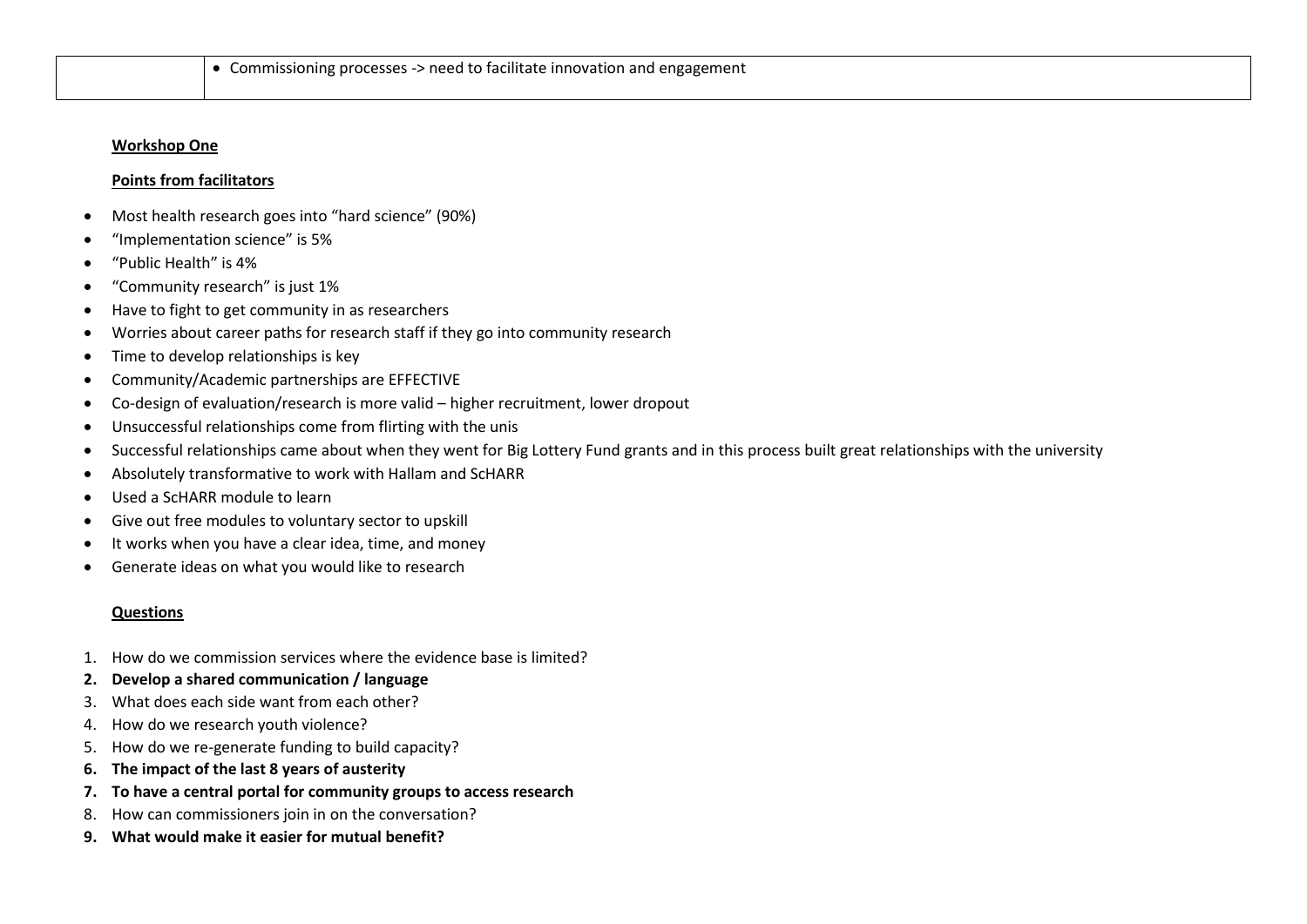2) Develop a shared communication / language

- Constantly ask people to join research groups, needs funding
- Tackling a whole lot of issues
- The formal methods in place are anti-community
- Needs a real commitment of time
- Even if funding does not come off you're building relationships
- Too many acronyms

6) The impact of the last 8 years of austerity

- Self-care and self-management are increasing
- Things are getting more difficult
- Social leaders
- An index that is not based on GDP instead quality of life
- Vast amounts of cuts
- Cost of cutting back on services is devastating
- The impact is evidenced, how do we show it is necessary?
- The delayed impact is often missed
- Negative impacts are often long-term

7) To have a central portal for community groups to access researchers

- Matchmaking for research
- Mapping
- Which academics are interested?
- Communication from university
- There needs to be a presence that is not defined by the university funding programme

9) What would make it easier for mutual benefit?

- A way into both sectors
- A system to match people
- The community should guide where the research goes
- The uni should be able to give technical assistance
- Need to know how to draw in funding
- They might be interested but because of the lack of funding the do something else
- Community doesn't necessarily know who to go to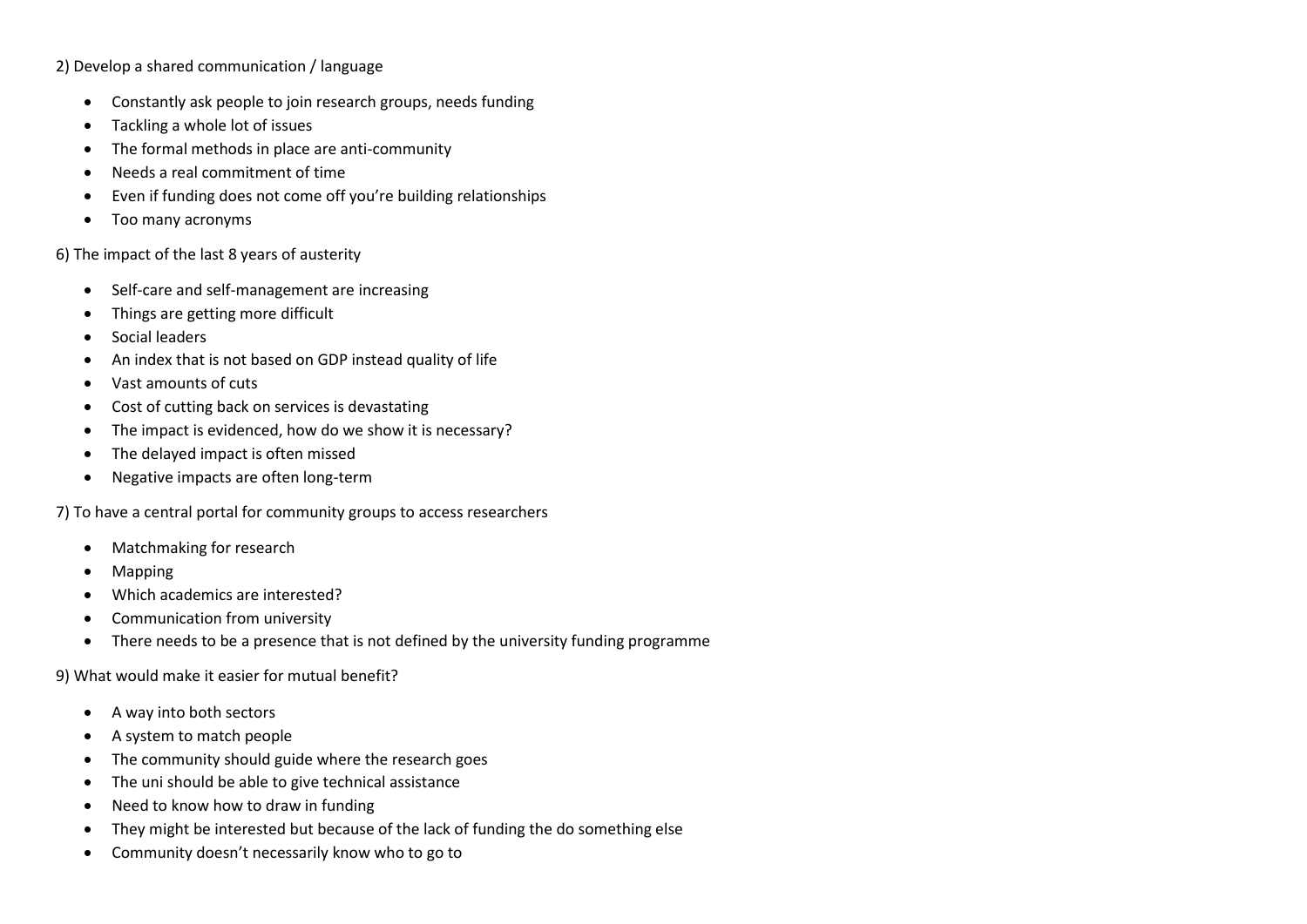# **Workshop Two**

# Lots of ideas including:

- Funding how to access
- Communication and engagement
- How to create impact from research; implementation, mobilisation, knowledge
- Thinking about how to develop a more generic model for research; the broader principles and themes will be essentially the same it will be the intervention that is more specific to each organisation/research question
- How can research help the VS demonstrate the knowledge/power it has to bring to research
	- o Some examples provided hard to reach groups/the breadth and range of some voluntary sector organisations in terms of reach
	- o Some thoughts that Universities must become better at the 'narrative', make it clear what they do, how they can increase understanding and knowledge. Work to break down barriers and demystify what they do
- How to engage the community sector at early stages in the research process the university must bring together the knowledge and experience that the CVS for true co-production.
- PPI mentioned the growing importance of PPI with regards to funding applications Lip service no longer acceptable and PPI has to be demonstrated
- Challenges of identifying and funding a single/simple health intervention out of myriad of multiple needs single intervention can be difficult to define but essential for research applications
- How to evaluate holistic interventions need addressing
	- o Difficult
	- o Potentially undeveloped methods issue
	- $\circ$  For some funding applications the methodology might be criticised as being weak/too vague
- Should there be a rethink about how we (funding bodies/academia) think about research
	- o Is the medical 'lens' becoming less applicable/appropriate to solve 21 Century health problems, for example around mental health what role can the CVS play

This led to small group discussions around

- Funding
- Public Mental Health Research
- Methods for evaluating complex interventions

These were summarised at the end

# **Funding and role of CVS**

- There must be a recognition of the expertise the VS brings to the table, and there is a need to develop stronger relationships.
- Forums can bring people from all sectors together, to increase understanding of what each partner can bring to the relationship